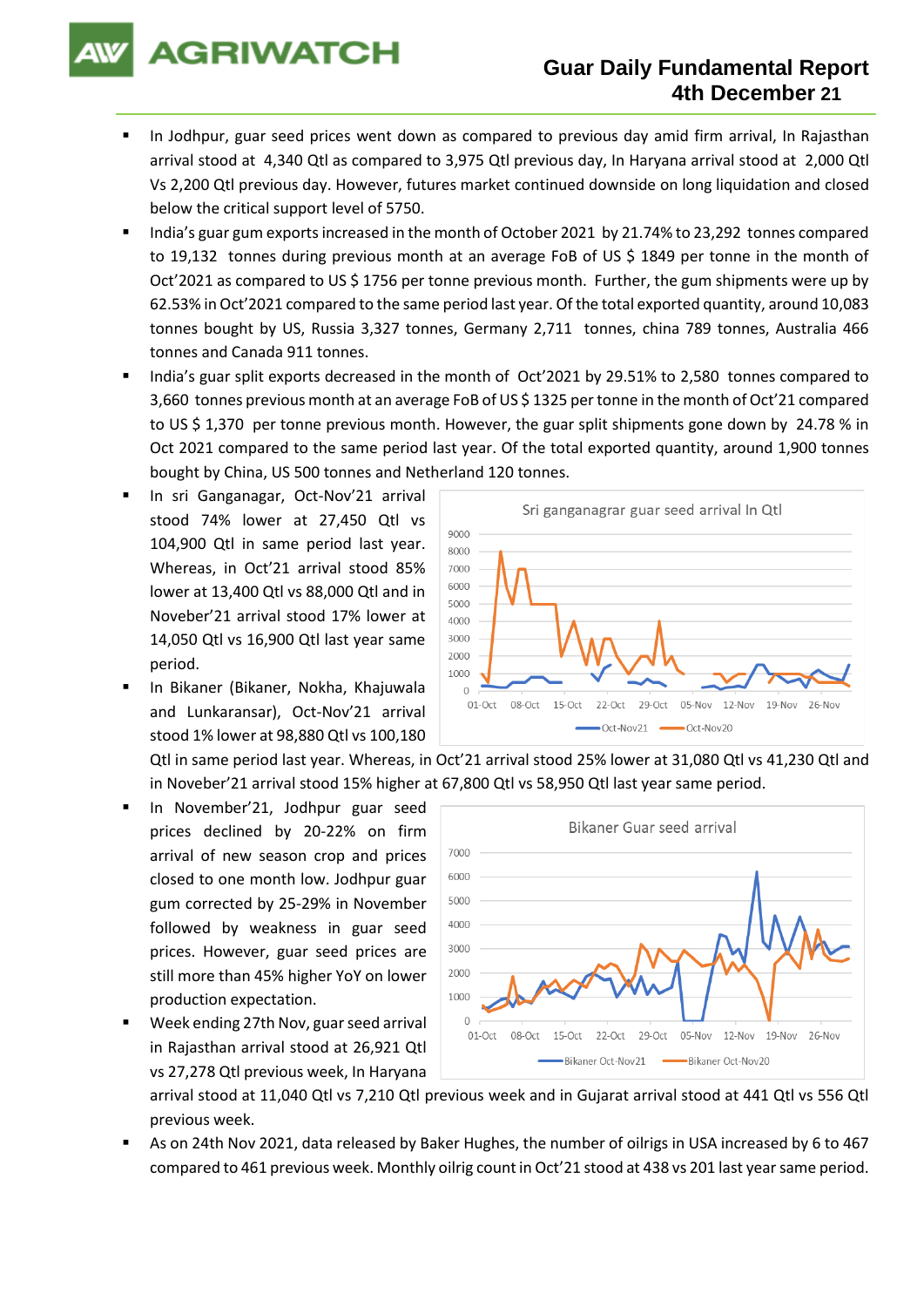

Increase in oilrig count continued this week as well, increase in oilrig count in US likely to boost export demand which is major importer of guar. Additionally, Currently rupee against US dollar remained weak, likely to stimulate guar exports.

- As per sources, farmers are willing to hold more guar produce this year due to anticipation of higher prices in future.
- According to Rajasthan govt 2021-22 first advance estimates, Guar seed production estimate pegged at 13.73 lakh tonnes vs 11.36 lakh tonne last year, Additionally, 2021-22 acreage stood at 21.13 lakh hectare as compared to 24.84 lakh hectare last year. Yield pegged higher at 650 kg/Ha vs 458 kg/Ha last year.
- According to Gujarat govt 2021-22 first advance estimates, Guar Seed production estimate pegged at 1.01 lakh tonne Vs 0.85 Lakh tonnes last year, Additionally, 2021-22 acreage stood at 1.21 lakh ha Vs 1.22 lakh ha. Yield pegged higher at 873 kg/ha Vs 699 Kg/ Ha last year.
- According to the provisional data from Agricultural and Processed Food Products Export Development Authority (APEDA), the guar gum exports from India increased by 30% to 1.07 lakh tonnes during April-July (2020-2021) this fiscal vs 0.82 lakh tonnes during the corresponding period last year. In value terms, the exports witnessed a decline of 27% to Rs. 865 crores vs Rs. 683 Cr. crores same period last year.

### **Previous Updates:**

- India's guar gum exports increased in the month of September 2021 by 4.76% to 19,132 tonnes compared to 18,262 tonnes during Aug 2021 at an average FoB of US \$ 1756 per tonne in the month of Sept'2021 as compared to US \$ 1699 per tonne in the month of Aug 2021. Further, the gum shipments were up by 37.85% in Sept'2021 compared to the same period last year. Of the total exported quantity, around 7,535 tonnes is bought by US, Russia 3,261 tonnes, Germany 2,117 tonnes, china 696 tonnes, Australia 686 tonnes and Canada 547 tonnes.
- India's guar split exports increased in the month of Sept'2021 by 72.64% to 3,660 tonnes compared to 2,120 tonnes during Aug'2021 at an average FoB of US \$ 1370 per tonne in the month of Sept'21 compared to US \$ 1101 per tonne in the month of Aug'2021. However, the guar split shipments gone up by 83 % in Sept 2021 compared to the same period last year. Of the total exported quantity, around 3,330 tonnes bought by China, US 240 tonnes and Netherland 120 tonnes.
- **Outlook:** The guar seed and guar gum prices are likely to trade with steady to weak bias amid firm arrival which kept prices under pressure. Guar seed prices are expected to trade around Rs5200-5800/Qtl.

| NCDEX-FUTURES MARKET – Guar Seed |         |      |             |      |              |               |         |           |         |
|----------------------------------|---------|------|-------------|------|--------------|---------------|---------|-----------|---------|
| <b>Contract</b>                  | %       | Open | <b>High</b> | Low  | <b>Close</b> | <b>Volume</b> | Change  | <b>OI</b> | Change  |
| <b>Dec-21</b>                    | $-1.36$ | 5656 | 5695        | 5564 | 5596         | 13770         | $-5050$ | 31525     | $-1870$ |
| <b>Jan-22</b>                    | $-1.29$ | 5720 | 5759        | 5633 | 5663         | 28095         | 985     | 40085     | 3425    |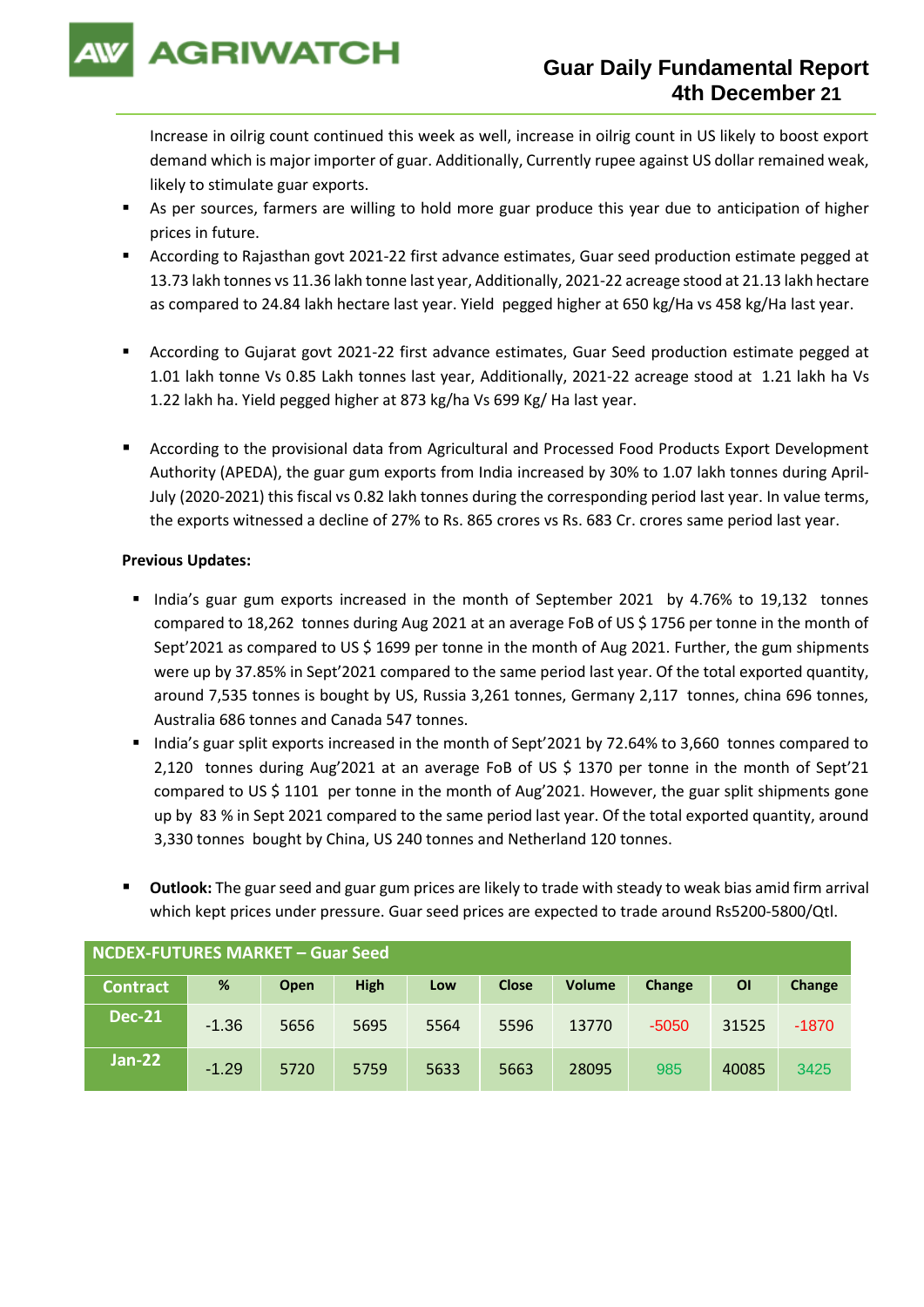

| <b>NCDEX-FUTURES MARKET- Guar Gum</b> |         |             |             |      |              |               |        |           |          |
|---------------------------------------|---------|-------------|-------------|------|--------------|---------------|--------|-----------|----------|
| Contract                              | %       | <b>Open</b> | <b>High</b> | Low  | <b>Close</b> | <b>Volume</b> | Change | <b>OI</b> | Change   |
| <b>Dec-21</b>                         | $-1.26$ | 9870        | 9960        | 9704 | 9779         | 5900          | 165    | 17905     | $-1,965$ |
| <b>Jan-22</b>                         | $-1.18$ | 9941        | 10090       | 9830 | 9910         | 13305         | -180   | 36805     | 1,550    |

| <b>Guar seed Stock Position:</b> |              |                   |              |  |  |  |  |
|----------------------------------|--------------|-------------------|--------------|--|--|--|--|
| <b>Stocks</b>                    | <b>Demat</b> | <b>In-Process</b> | <b>Total</b> |  |  |  |  |
|                                  | 02-Dec-21    | 02-Dec-21         | 02-Dec-21    |  |  |  |  |
| <b>Bikaner</b>                   | 16492        | 419               | 16911        |  |  |  |  |
| <b>Deesa</b>                     | 138          | -                 | 138          |  |  |  |  |
| Sri Ganganagar                   | 1291         | ۰                 | 1291         |  |  |  |  |
| <b>Jodhpur</b>                   | 714          | -                 | 714          |  |  |  |  |
| <b>Nokha</b>                     | ۰            | ۰                 | ۰            |  |  |  |  |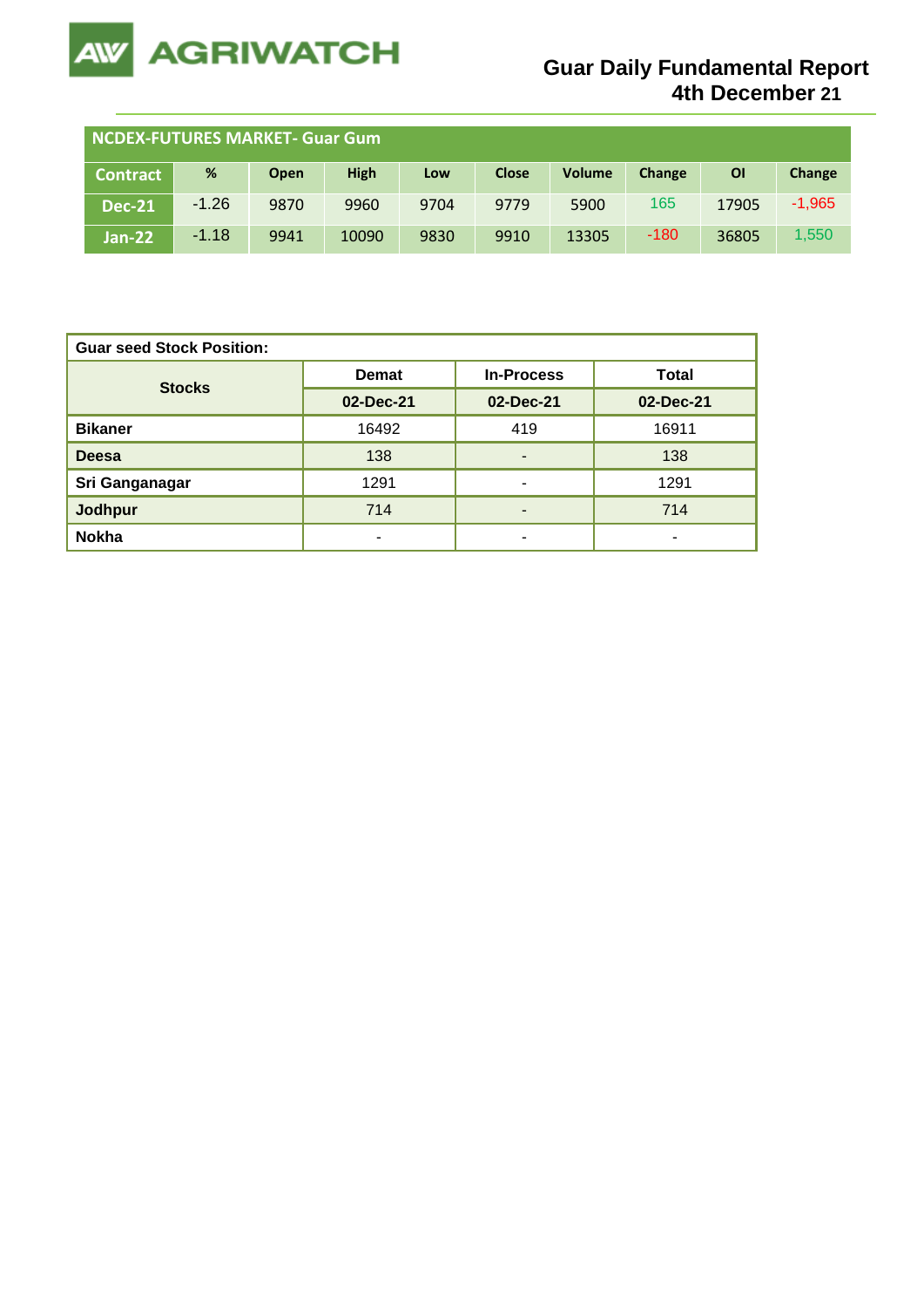

| <b>Guar Gum Stock Position:</b> |                |                          |              |
|---------------------------------|----------------|--------------------------|--------------|
| <b>Stocks</b>                   | <b>Demat</b>   | <b>In-Process</b>        | <b>Total</b> |
|                                 | 02-Dec-21      | 02-Dec-21                | 02-Dec-21    |
| <b>Deesa</b>                    | 120            | $\overline{\phantom{a}}$ | 120          |
| <b>Bikaner</b>                  | 3546           | $\overline{a}$           | 3546         |
| Jodhpur                         | 14272          | 109                      | 14381        |
| <b>Nokha</b>                    | 4273           | 40                       | 4313         |
| Sri Ganganagar                  | 90             | $\overline{a}$           | 90           |
|                                 |                |                          | 03-Dec-21    |
| <b>Churi and Korma Prices:</b>  |                |                          | 03-Dec-21    |
| <b>Commodity</b>                | <b>Center</b>  |                          | Rs./75 kg.   |
| <b>Churi</b>                    | Jodhpur        | 2422.5                   |              |
| <b>Korma</b>                    | Jodhpur        | 3735                     |              |
| <b>Churi</b>                    | Sri Ganganagar | <b>NA</b>                |              |
| <b>Korma</b>                    | Sri Ganganagar |                          | <b>NA</b>    |

| <b>Guar Export Prices:</b>         | 03-Dec-21                   | 03-Dec-21     |               |
|------------------------------------|-----------------------------|---------------|---------------|
|                                    | Variety                     | Value (Rs/Kg) | Value (\$/MT) |
| <b>Guargum/Split (Mundra Port)</b> |                             | <b>NR</b>     | <b>NR</b>     |
| <b>Guargum Powder</b>              | 200 Mesh 5000<br><b>CPS</b> | <b>NR</b>     | <b>NR</b>     |
|                                    | 200 Mesh 3500<br><b>CPS</b> | <b>NR</b>     | <b>NR</b>     |
| <b>Guargum Meal</b>                | Meal 40%                    | <b>NR</b>     | <b>NR</b>     |
|                                    | Meal 50%                    | <b>NR</b>     | <b>NR</b>     |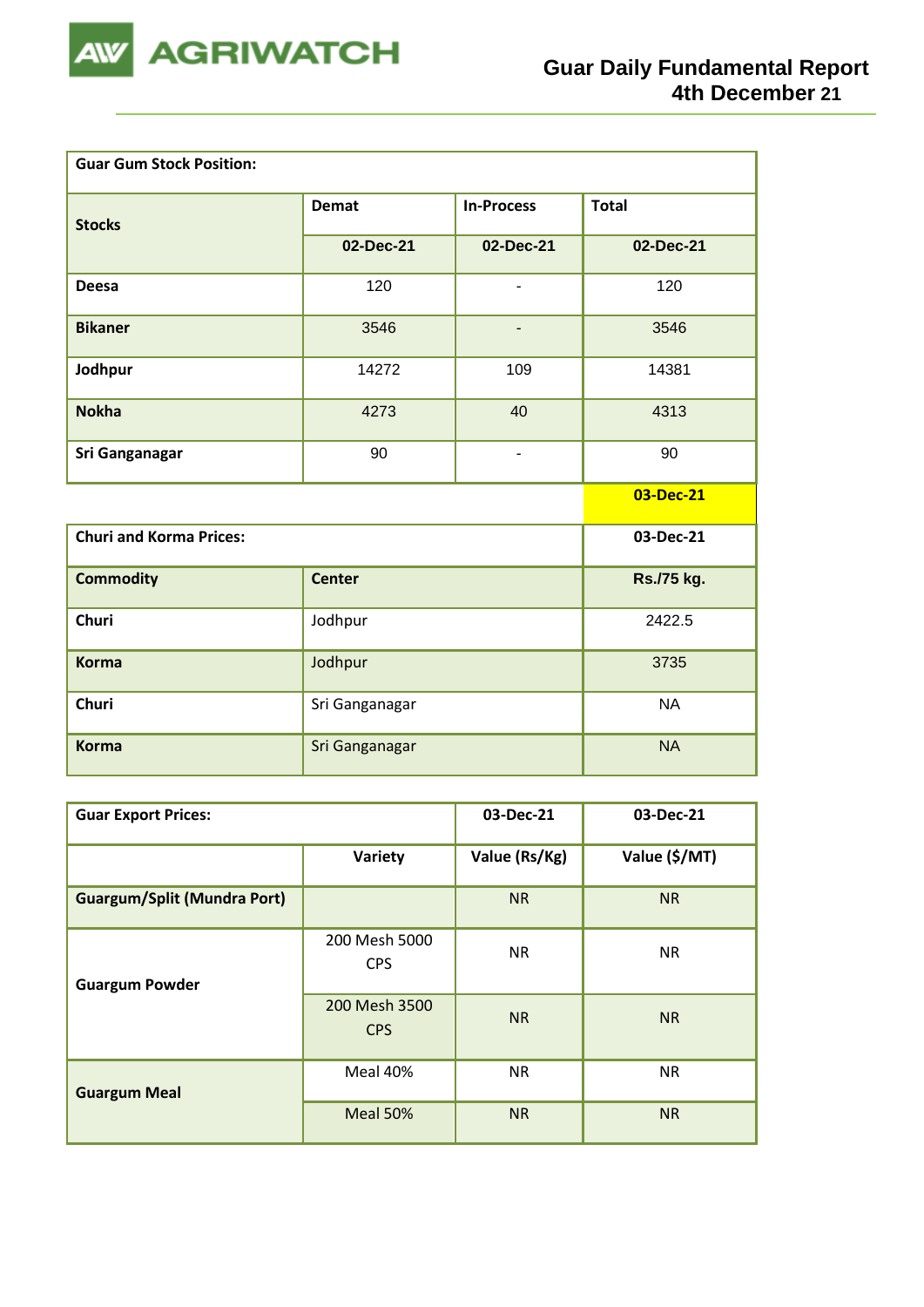

| <b>Guar seed EDD:</b> |                          |                          |                          |                          |                          |
|-----------------------|--------------------------|--------------------------|--------------------------|--------------------------|--------------------------|
|                       | 10-Dec-21                | 10-Jan-21                | 10-Feb-22                | 10-Mar-22                | 10-Apr-22                |
| <b>Bikaner</b>        | 200                      | 1582                     | 502                      | 40                       | 20                       |
| <b>Deesa</b>          | $\overline{\phantom{a}}$ |                          | $\overline{\phantom{0}}$ | -                        | $\overline{\phantom{a}}$ |
| Sri Ganganagar        | 30                       | $\overline{\phantom{a}}$ |                          |                          |                          |
| Jodhpur               | $\overline{\phantom{a}}$ | $\overline{\phantom{0}}$ | $\overline{\phantom{a}}$ | $\overline{\phantom{a}}$ | -                        |
| <b>Nokha</b>          |                          | $\overline{a}$           | $\overline{\phantom{0}}$ | -                        | -                        |

| <b>Guar Gum EDD:</b> |                          |                |                          |                              |                          |
|----------------------|--------------------------|----------------|--------------------------|------------------------------|--------------------------|
|                      | 10-Dec-21                | 10-Jan-21      | 10-Feb-22                | 10-Mar-22                    | 10-Apr-22                |
|                      |                          |                |                          |                              |                          |
| Deesa                | $\overline{\phantom{a}}$ | $\blacksquare$ | $\overline{\phantom{0}}$ | $\overline{\phantom{0}}$     | $\overline{\phantom{a}}$ |
| <b>Bikaner</b>       | 50                       | 553            | 74                       | 596                          | $\qquad \qquad$          |
| Jodhpur              | 685                      | 80             | 313                      | 546                          | 690                      |
| <b>Nokha</b>         | 75                       | 200            | 339                      | 249                          | 389                      |
| Sri Ganganagar       | -                        | ۰              | 10                       | $\qquad \qquad \blacksquare$ | 30                       |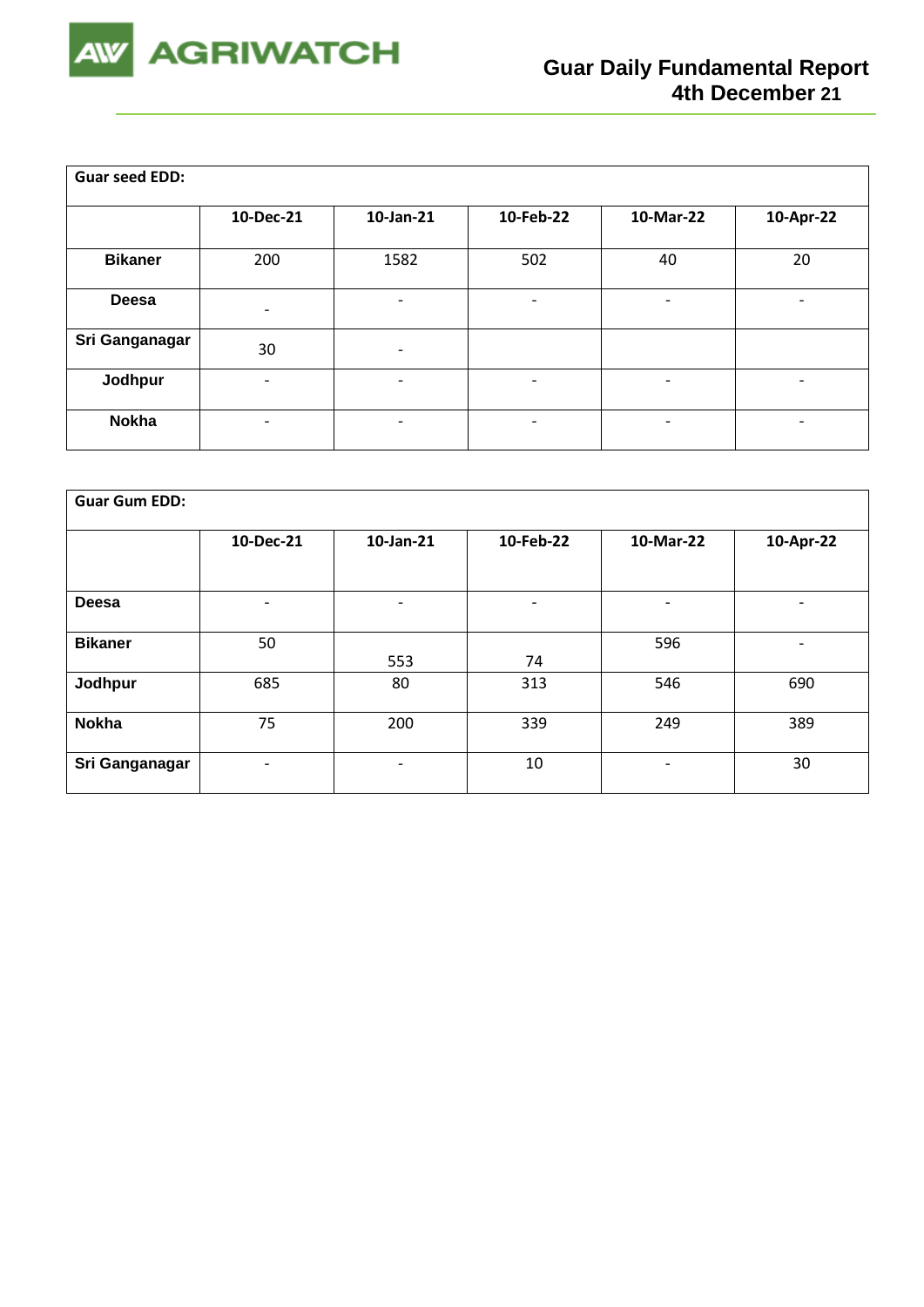

| <b>Guar Seed Prices at Key Spot Markets:</b> |                    |                           |              |                 |                              |
|----------------------------------------------|--------------------|---------------------------|--------------|-----------------|------------------------------|
| <b>Commodity</b>                             |                    |                           |              | Prices (Rs/Qtl) |                              |
| <b>Guar Seed</b>                             | <b>District</b>    | <b>Centre</b>             | 3-Dec-<br>21 | $2$ -Dec-<br>21 | <b>Change</b>                |
|                                              |                    | Jodhpur (Loose)           | 5300         | 5500            | $-200$                       |
|                                              | Jodhpur            | Jodhpur(Delivery)         | 5565         | 5775            | $-210$                       |
|                                              |                    | Sri-Ganganagar(Loose)     | 5350         | 5550            | $-200$                       |
|                                              |                    | Sri-Ganganagar (Delivery) | 5500         | 5700            | $-200$                       |
|                                              | Sri-Ganganagar     | Rawla (Loose)             | <b>NR</b>    | <b>NR</b>       | $\blacksquare$               |
|                                              |                    | Gharsana (Loose)          | <b>NR</b>    | <b>NR</b>       | $\blacksquare$               |
|                                              |                    | Raisinghnagar (Loose)     | <b>NR</b>    | NR.             | $\blacksquare$               |
|                                              |                    | Bikaner (Loose)           | 5450         | 5600            | $-150$                       |
|                                              |                    | Bikaner (Delivery)        | 5723         | 5880            | $-158$                       |
|                                              |                    | Nokha(Loose)              | 5450         | 5550            | $-100$                       |
| Rajasthan                                    | <b>Bikaner</b>     | Nokha (Delivery)          | 5723         | 5828            | $-105$                       |
|                                              |                    | Khajuwala (Loose)         | 5400         | 5500            | $-100$                       |
|                                              |                    | Khajuwala (Delivery)      | 5670         | 5775            | $-105$                       |
|                                              |                    | Lunkaransar (Loose)       | 5450         | 5550            | $-100$                       |
|                                              | Hanumangarh        | Hanumangarh (Loose)       | 5500         | 5600            | $-100$                       |
|                                              |                    | Hanumangarh (Delivery)    | 5775         | 5880            | $-105$                       |
|                                              |                    | Nohar (Loose)             | <b>NR</b>    | <b>NR</b>       | $\qquad \qquad \blacksquare$ |
|                                              |                    | Pilibanga (Loose)         | <b>NR</b>    | <b>NR</b>       | $\blacksquare$               |
|                                              | <b>Nagaur</b>      | Nagaur (Loose)            | <b>NR</b>    | <b>NR</b>       | $\blacksquare$               |
|                                              | <b>Churu</b>       | Churu (Delivery)          | <b>NR</b>    | <b>NR</b>       | $\blacksquare$               |
|                                              | <b>Alwar</b>       | Alwar (Loose)             | <b>NR</b>    | <b>NR</b>       |                              |
|                                              |                    | Adampur (Loose)           | 5200         | 5500            | $-300$                       |
|                                              | Hisar              | Adampur (Delivery)        | 5460         | 5775            | $-315$                       |
|                                              | <b>Bhiwani</b>     | Bhiwani (Delivery)        | 5500         | 5870            | $-370$                       |
|                                              |                    | Siwani (Loose)            | 5500         | 5650            | $-150$                       |
| Haryana                                      |                    | Sirsa (Loose)             | 5300         | 5300            | <b>Unch</b>                  |
|                                              | <b>Sirsa</b>       | Dhabwali (Loose)          | <b>NR</b>    | <b>NR</b>       | $\blacksquare$               |
|                                              |                    | Dhabwali (Delivery)       | <b>NR</b>    | <b>NR</b>       | $\blacksquare$               |
|                                              |                    | Ellanabad (Loose)         | <b>NR</b>    | <b>NR</b>       | $\blacksquare$               |
|                                              | Fatehabad          | Fatehabad (Loose)         | 5350         | 5400            | $-50$                        |
|                                              | <b>Banaskantha</b> | Deesa (Loose)             | <b>NA</b>    | <b>NA</b>       | $\blacksquare$               |
| Gujarat                                      | Patan              | Patan (Loose)             | 5255         | 4805            | 450                          |
|                                              | Rajkot             | Rajkot (Loose)            | 5500         | 5500            | <b>Unch</b>                  |
|                                              | Jamnagar           | Dhrol (Loose)             | <b>NA</b>    | <b>NA</b>       | $\blacksquare$               |
| <b>Madhya Pradesh</b>                        | <b>Gwalior</b>     | Dabra (Loose)             | <b>NR</b>    | <b>NR</b>       | $\blacksquare$               |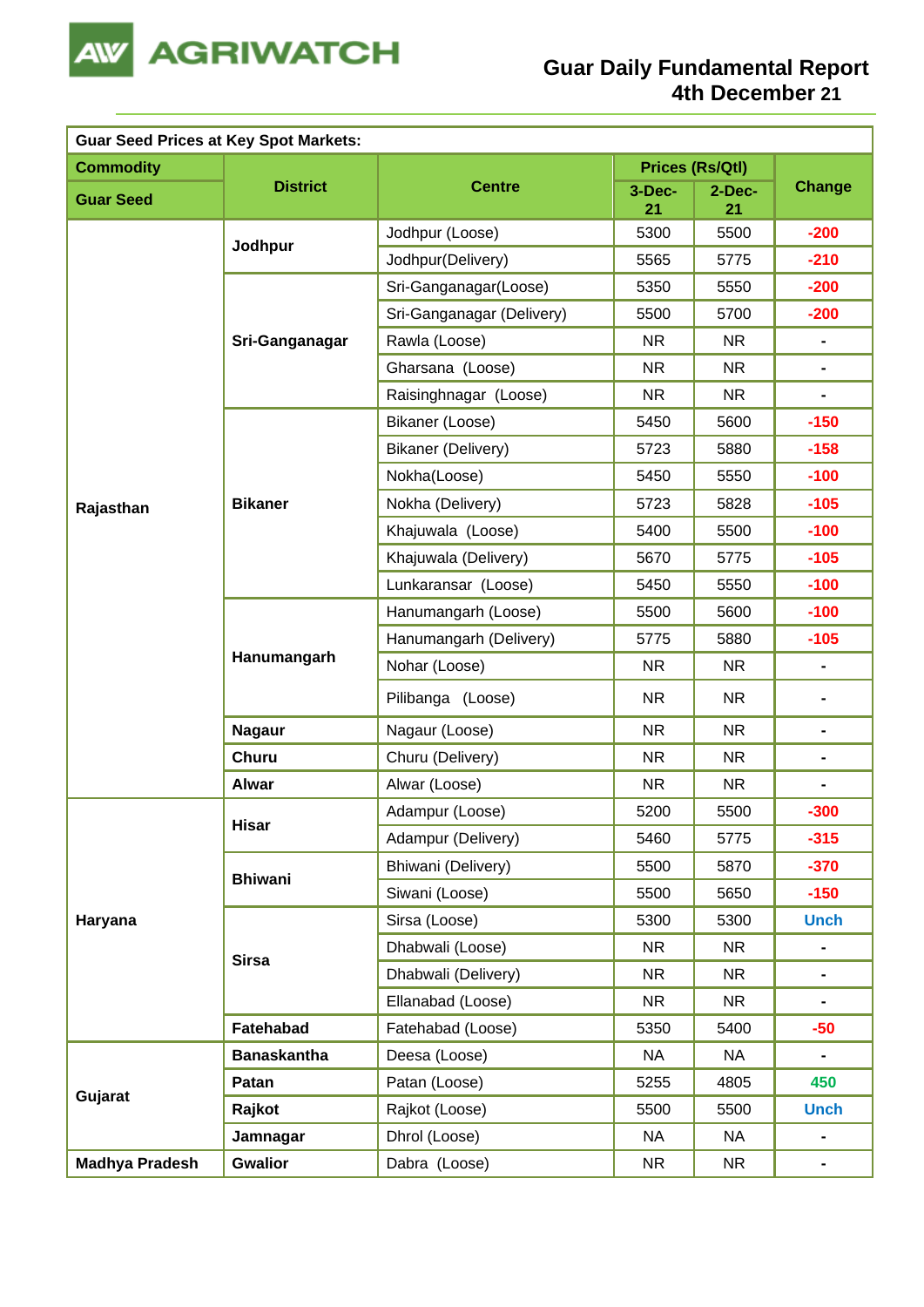

# **Guar Daily Fundamental Report 4th December 21**

| <b>Guar Gum</b> |                |              |           |           |                |
|-----------------|----------------|--------------|-----------|-----------|----------------|
| Rajasthan       | Jodhpur        | Jodhpur      | 10000     | 10400     | $-400$         |
|                 | Alwar          | Alwar        | <b>NR</b> | <b>NR</b> | $\blacksquare$ |
|                 | Hanumangarh    | Nohar        | <b>NR</b> | <b>NR</b> | $\blacksquare$ |
| Haryana         | <b>Bhiwani</b> | Bhiwani      | 9500      | 10200     | $-700$         |
|                 | <b>Sirsa</b>   | <b>Sirsa</b> | 10100     | 10500     | $-400$         |
|                 |                | Dhabwali     | <b>NR</b> | <b>NR</b> | $\blacksquare$ |
|                 |                | Ellanabad    | <b>NR</b> | <b>NR</b> | $\blacksquare$ |
|                 | Fatehabad      | Fatehabad    | 10100     | 10300     | $-200$         |

| <b>Guar Seed Arrivals in Key Centers</b> |                    |                 |              |                            |                |  |  |
|------------------------------------------|--------------------|-----------------|--------------|----------------------------|----------------|--|--|
| <b>Commodity</b>                         |                    |                 |              | <b>Arrivals (Quintals)</b> |                |  |  |
| <b>Guar Seed</b>                         | <b>District</b>    | <b>Centre</b>   | 3-Dec-<br>21 | 2-Dec-<br>21               | <b>Change</b>  |  |  |
|                                          | Jodhpur            | Jodhpur         | 40           | 50                         | $-10$          |  |  |
|                                          |                    | Sri-Ganganagar  | 1400         | 1000                       | 400            |  |  |
|                                          | Sri-Ganganagar     | Rawla           | <b>NR</b>    | <b>NR</b>                  | $\blacksquare$ |  |  |
|                                          |                    | Gharsana        | <b>NR</b>    | <b>NR</b>                  | $\blacksquare$ |  |  |
|                                          |                    | Raisinghnagar   | <b>NR</b>    | <b>NR</b>                  | $\overline{a}$ |  |  |
|                                          |                    | <b>Bikaner</b>  | 800          | 1000                       | $-200$         |  |  |
|                                          | <b>Bikaner</b>     | Nokha           | 800          | 400                        | 400            |  |  |
| Rajasthan                                |                    | Khajuwala       | 200          | 400                        | $-200$         |  |  |
|                                          |                    | Lunkaransar     | 1000         | 1000                       | <b>Unch</b>    |  |  |
|                                          |                    | Hanumangarh     | 100          | 125                        | $-25$          |  |  |
|                                          | Hanumangarh        | Nohar           | <b>NR</b>    | <b>NR</b>                  | $\blacksquare$ |  |  |
|                                          |                    | Pilibanga       | <b>NR</b>    | <b>NR</b>                  | $\blacksquare$ |  |  |
|                                          | <b>Nagaur</b>      | Nagaur          | <b>NR</b>    | <b>NR</b>                  | $\blacksquare$ |  |  |
|                                          | <b>Churu</b>       | Churu           | <b>NR</b>    | NR.                        | $\blacksquare$ |  |  |
|                                          | <b>Alwar</b>       | Alwar           | <b>NR</b>    | <b>NR</b>                  | $\blacksquare$ |  |  |
|                                          | <b>Hisar</b>       | Adampur         | 700          | 800                        | $-100$         |  |  |
|                                          | <b>Bhiwani</b>     | <b>Bhiwani</b>  | 200          | 350                        | $-150$         |  |  |
|                                          |                    | Siwani          | 50           | <b>NA</b>                  |                |  |  |
| Haryana                                  |                    | <b>Sirsa</b>    | 1000         | 1000                       | <b>Unch</b>    |  |  |
|                                          | <b>Sirsa</b>       | <b>Dhabwali</b> | <b>NR</b>    | NR.                        | $\blacksquare$ |  |  |
|                                          |                    | Ellanabad       | <b>NR</b>    | NR.                        | L.             |  |  |
|                                          | Fatehabad          | Fatehabad       | 50           | 50                         | <b>Unch</b>    |  |  |
|                                          | <b>Banaskantha</b> | Deesa           | <b>NA</b>    | <b>NA</b>                  | $\blacksquare$ |  |  |
|                                          | Patan              | Patan           | 51           | 13                         | 38             |  |  |
| Gujarat                                  | Rajkot             | Rajkot          | 40           | 100                        | -60            |  |  |
|                                          | Jamnagar           | Dhrol           | <b>NA</b>    | <b>NA</b>                  | $\blacksquare$ |  |  |